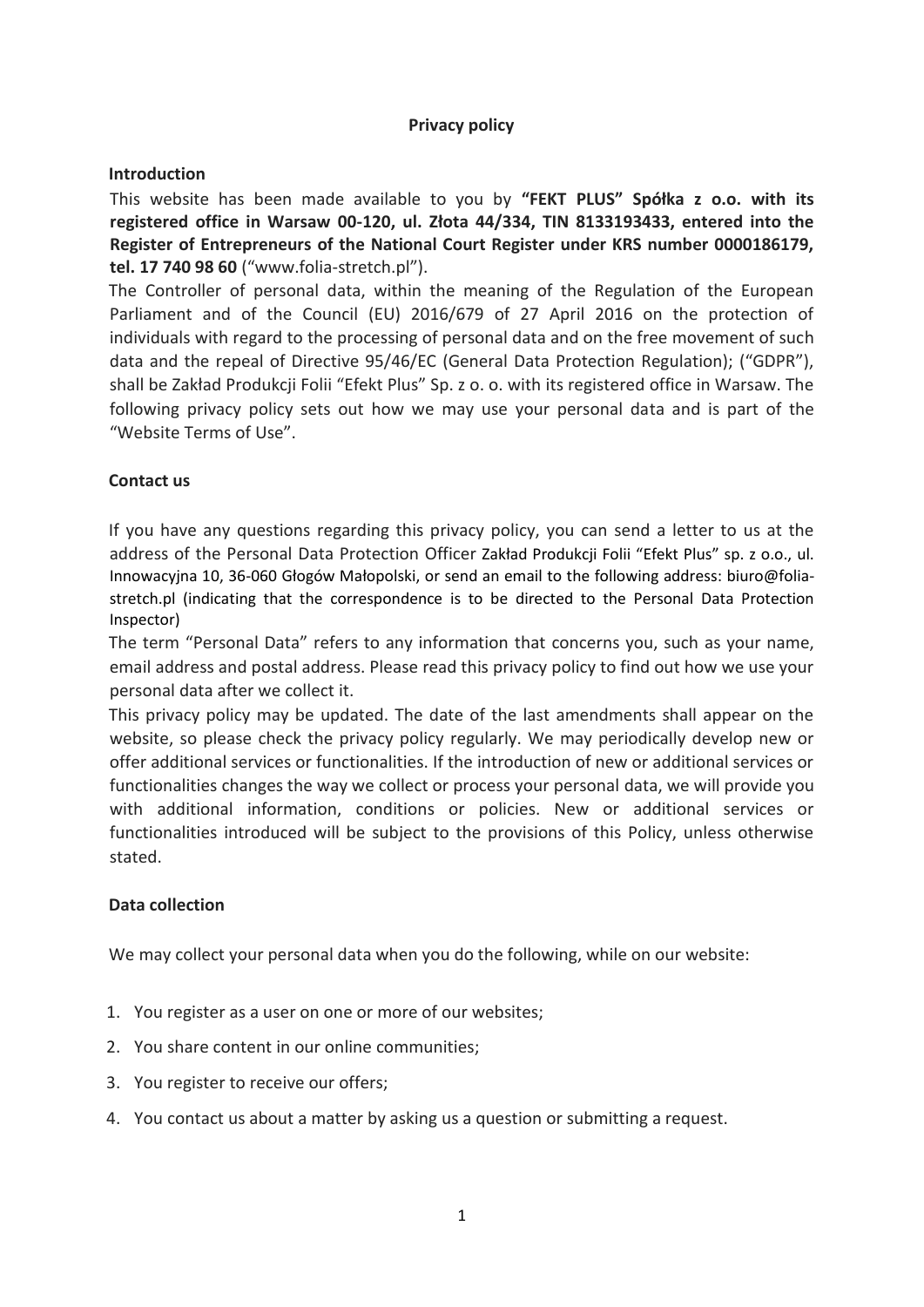We also automatically collect certain information about visitors to our websites, as described in the section headed "Cookies" below.

#### **What personal data we may collect**

The personal data we may collect from you includes:

- 1. name and surname/company name;
- 2. postal code, address;
- 3. phone number (landline number, mobile phone);
- 4. email address.

The scope of the data depends on the nature of the relationship with you and may cover a wider range of data. In some situations, providing data may be necessary to perform actions at your request (e.g. providing an offer).

#### **Data use**

When you provide us with the personal information indicated above, we use it for the following purposes:

- 1. enabling you to use the services provided through the website;
- 2. enabling you to register as a user on our websites;
- 3. processing your transaction or subscription and keeping appropriate correspondence with you;
- 4. providing you with information about the latest news or special offers that may be of interest to you;
- 5. tracking the activity on our websites for statistical research purposes so that we can improve the usability and content of the website; however, when performing such activities, we use personal data in an aggregated and anonymous form;
- 6. preventing and counteracting the posting or sending of content of an aggressive, inappropriate or offensive nature - on our websites and services;
- 7. administration of websites and our services;

#### **Providing your personal data**

We use the services of suppliers acting on our behalf and at our request, they are, among others, technical service providers who operate the technical infrastructure necessary for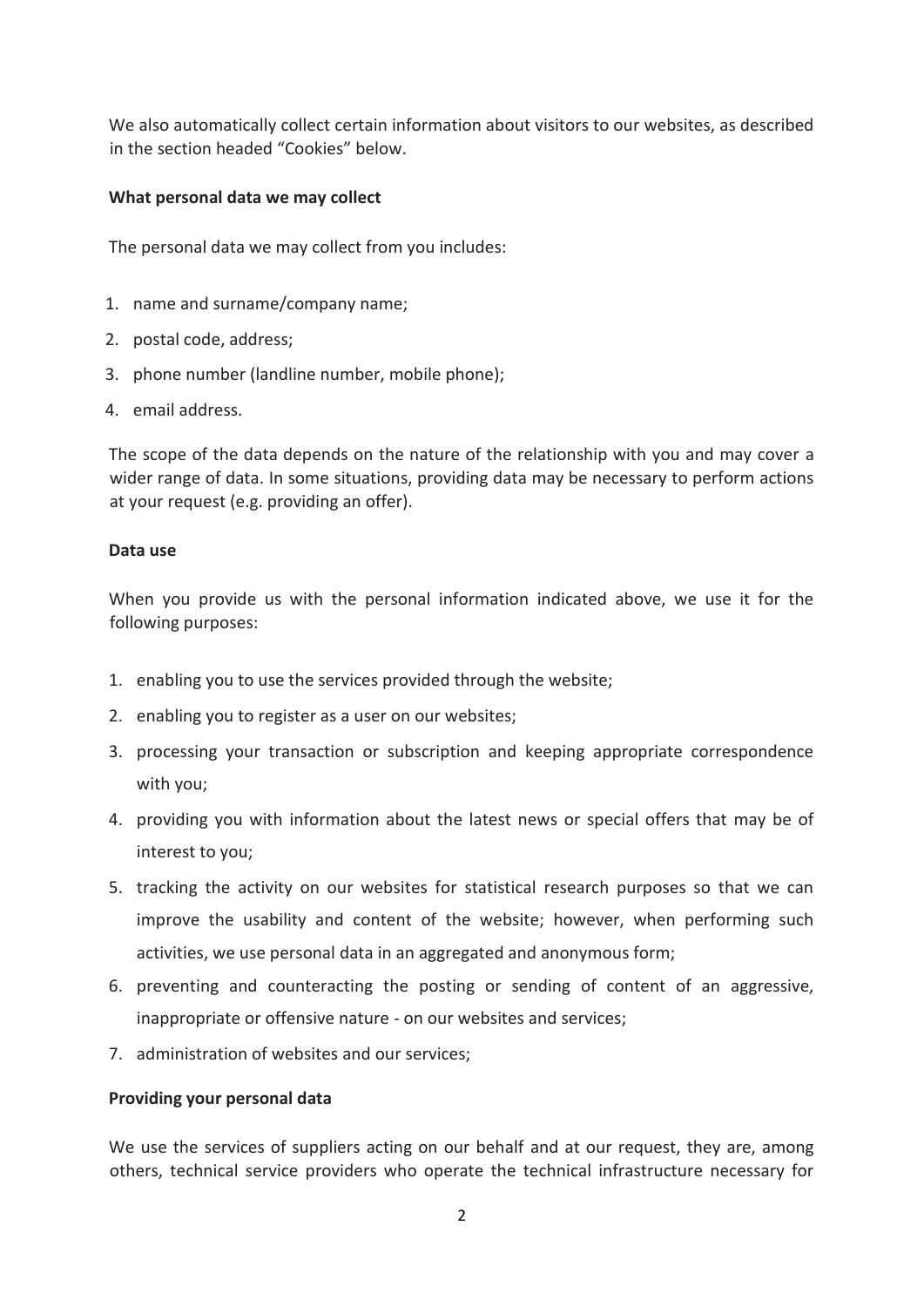the active maintenance of the website, in particular suppliers who host, store and maintain the website, its content and data, which we process and manage. We also use the services of suppliers who provide IT services, provide consulting or auditing services, and support website users.

As a rule, we do not share user data with other entities, unless the obligation to make such disclosure results from legal provisions (e.g. disclosure at the request of authorized bodies) or is necessary for implementation and occurs at the user's request (e.g. in the case of registration for events organized by external suppliers). We may also share your personal data as part of responding to incidents related to the operation of our services for our own purposes or for the legitimate purposes of a third party related to national security, law enforcement, litigation, criminal investigations, protection of the safety of any person or protection against death or injury, provided that we consider that such interests override the fundamental rights and freedoms for which protection of your personal data is required.

#### **International personal data transfers**

Given that the Internet is a global environment, its use to collect and process personal data necessarily involves the transmission of data across national borders. Some data recipients may be based outside the European Economic Area, which does not ensure an adequate level of protection ("Third Country"). In each case, such transfer occurs only with the use of appropriate protections related to such data processing, in particular on the basis of an agreement with the data recipient using Standard Contractual Clauses, approved by the European Commission.

#### **Automated data processing.**

Users' personal data will be processed in an automated manner (including in the form of profiling), however, it will not have any legal effects or similarly significantly affect the situation of users. Automated processing, including profiling, may consist in the analysis and evaluation of user data in order to adapt the behavior of websites to the configuration of the device and software used by the user, as well as to the user's preferences.

#### **Personal data storage duration**

We store personal data for as long as it is required by law to provide the website and for legitimate and necessary statutory and business purposes, such as maintaining the performance of the website, making decisions about new features based on the data. Moreover, to prevent abuse and fraud, and for statistical and archiving purposes.

Your personal data will be processed for the time necessary to achieve the purposes for which the data was collected and, after the end of the purpose of processing, in the period specified in the law and necessary to establish, assert or defend claims (e.g. during the limitation period) or if the obligation to store it results from legal provisions (e.g. in the case of the need to store data necessary for financial and tax reporting).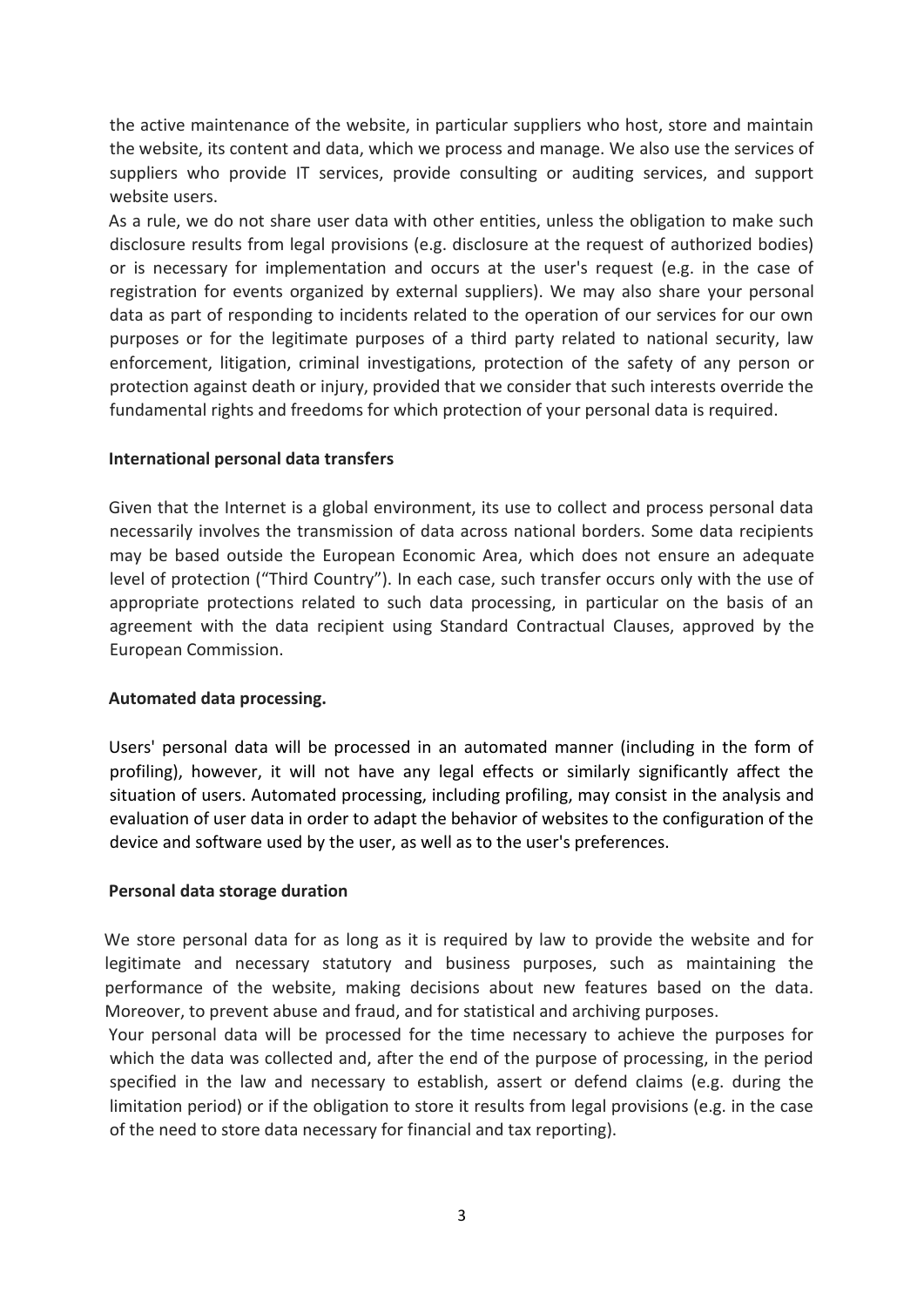#### **Your rights regarding the processed data**

We guarantee the fulfillment of all your rights under the general data protection regulation "GDPR", meaning the Regulation of the European Parliament and of the Council (EU) 2016/679 of 27 April 2016 on the protection of individuals with regard to the processing of personal data and on the free movement of such data and the repeal of Directive 95/46/EC (General Data Protection Regulation); i.e. the right to access, rectify and anonymize your data, limit its processing, the right to transfer it, not to be subject to automated decision making, including profiling, as well as the right to object to the processing of your personal data.

**Right to access personal data** - Each user may request information about what personal data we process, including a copy of his/her personal data.

**Right to rectify personal data** - the User may request the correction of incorrect data or completing data that is incomplete.

**Right to delete personal data ("right to be forgotten")** - the User may request the deletion of all his/her data in some cases, including in the event of withdrawal of consent to its processing (if it was the only basis for processing) or when the data was processed unlawfully. Important! The user will not be able to exercise this right when data processing results from the fulfillment of obligations under the law and when processing is necessary to establish, assert or defend claims.

**Right to object** - the User may at any time request the suspension of data processing for reasons related to his/her particular situation in the event that the user's data is processed for purposes arising from legitimate interests (e.g. for the purpose of keeping statistics and analyzes). In this case, the Controller will cease to process personal data, unless it is legally valid and justified: (1) grounds for its processing that override the interests, rights and freedoms of the user or (2) grounds for establishing, pursuing or defending claims.

**Right to limit the processing of personal data** - the User may request the "blocking" of data (i.e. stopping data processing operations beyond its storage) in certain situations, including in the time necessary to correct it or when it is no longer needed, but its storage is needed by the user, e.g. to protect his/her rights.

**Right to transfer personal data** - the User may request to receive the data he/she provided in a structured, commonly used and machine-readable format.

Moreover, in the event of a suspected breach of the provisions on the personal data protection, the user shall have the right to lodge a complaint with the President of the Office for Personal Data Protection.

#### **Personal data security**

Our objective is to protect your website user personal data. We implement appropriate technical and organizational measures to protect your personal data, but remember that no